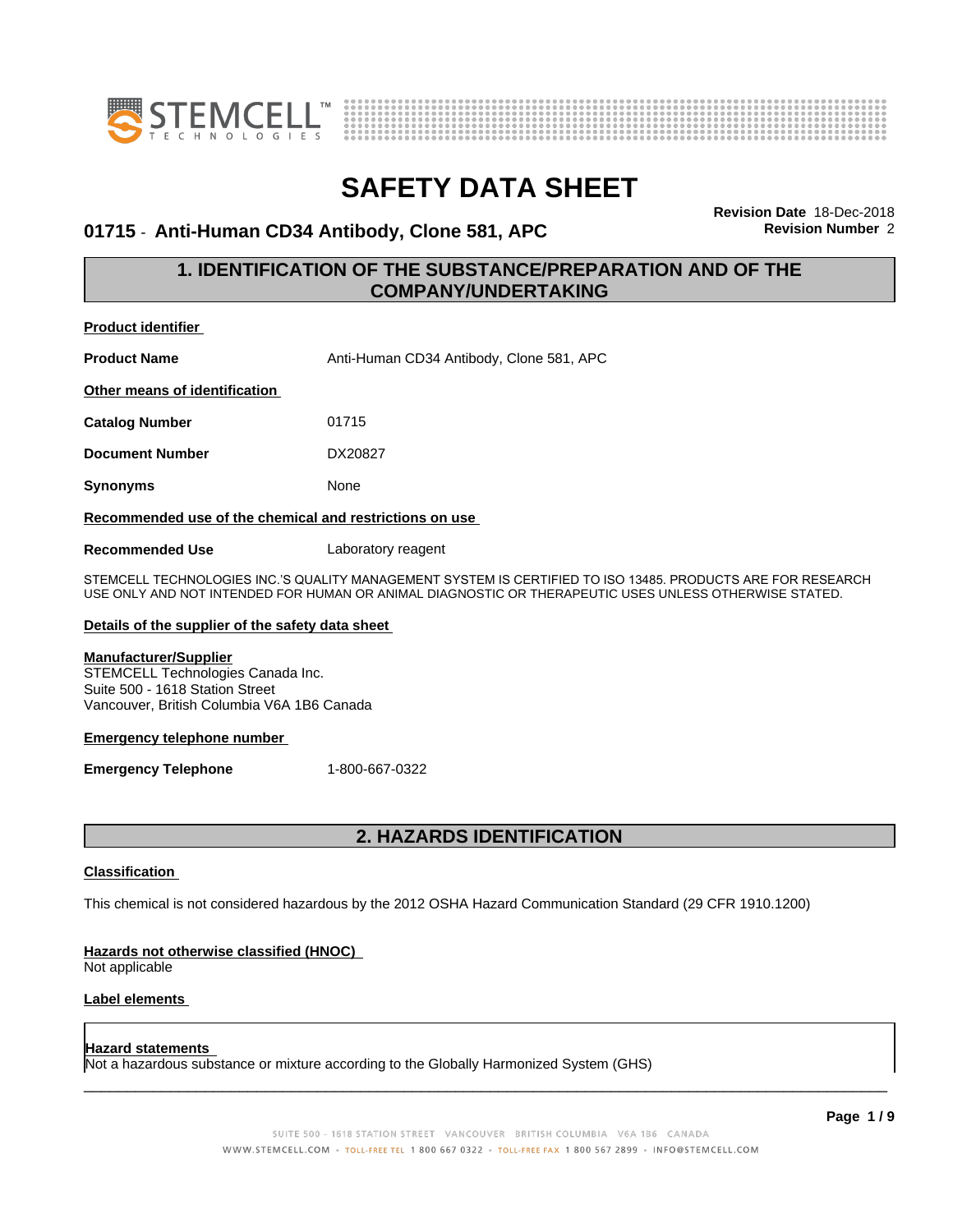



# \_\_\_\_\_\_\_\_\_\_\_\_\_\_\_\_\_\_\_\_\_\_\_\_\_\_\_\_\_\_\_\_\_\_\_\_\_\_\_\_\_\_\_\_\_\_\_\_\_\_\_\_\_\_\_\_\_\_\_\_\_\_\_\_\_\_\_\_\_\_\_\_\_\_\_\_\_\_\_\_\_\_\_\_\_\_\_\_\_\_\_\_\_ **Revision Date** 18-Dec-2018 **01715** - **Anti-Human CD34 Antibody, Clone 581, APC Revision Number** 2

The product contains no substances which at their given concentration, are considered to be hazardous to health.

**Appearance** Clear **Physical state** Liquid **Odor No information available Appearance** Clear

### **Other Information**

Not applicable

#### **Unknown acute toxicity** 0 % of the mixture consists of ingredient(s) of unknown toxicity

0 % of the mixture consists of ingredient(s) of unknown acute oral toxicity

0 % of the mixture consists of ingredient(s) of unknown acute dermal toxicity

0 % of the mixture consists of ingredient(s) of unknown acute inhalation toxicity (gas)

0 % of the mixture consists of ingredient(s) of unknown acute inhalation toxicity (vapor)

0 % of the mixture consists of ingredient(s) of unknown acute inhalation toxicity (dust/mist)

#### **3. COMPOSITION/INFORMATION ON INGREDIENTS**

#### **Substance**

Not applicable.

#### **Mixture**

Not a hazardous substance or mixture according to the Globally Harmonized System (GHS)

\*The exact percentage (concentration) ofcomposition has been withheld as a trade secret.

#### **4. FIRST AID MEASURES**

#### **Description of first aid measures**

| <b>Inhalation</b>   | Remove to fresh air.                                                                                                    |
|---------------------|-------------------------------------------------------------------------------------------------------------------------|
| Eye contact         | Rinse thoroughly with plenty of water for at least 15 minutes, lifting lower and upper eyelids.<br>Consult a physician. |
| <b>Skin contact</b> | Wash skin with soap and water.                                                                                          |
| Ingestion           | Clean mouth with water and drink afterwards plenty of water.                                                            |
|                     |                                                                                                                         |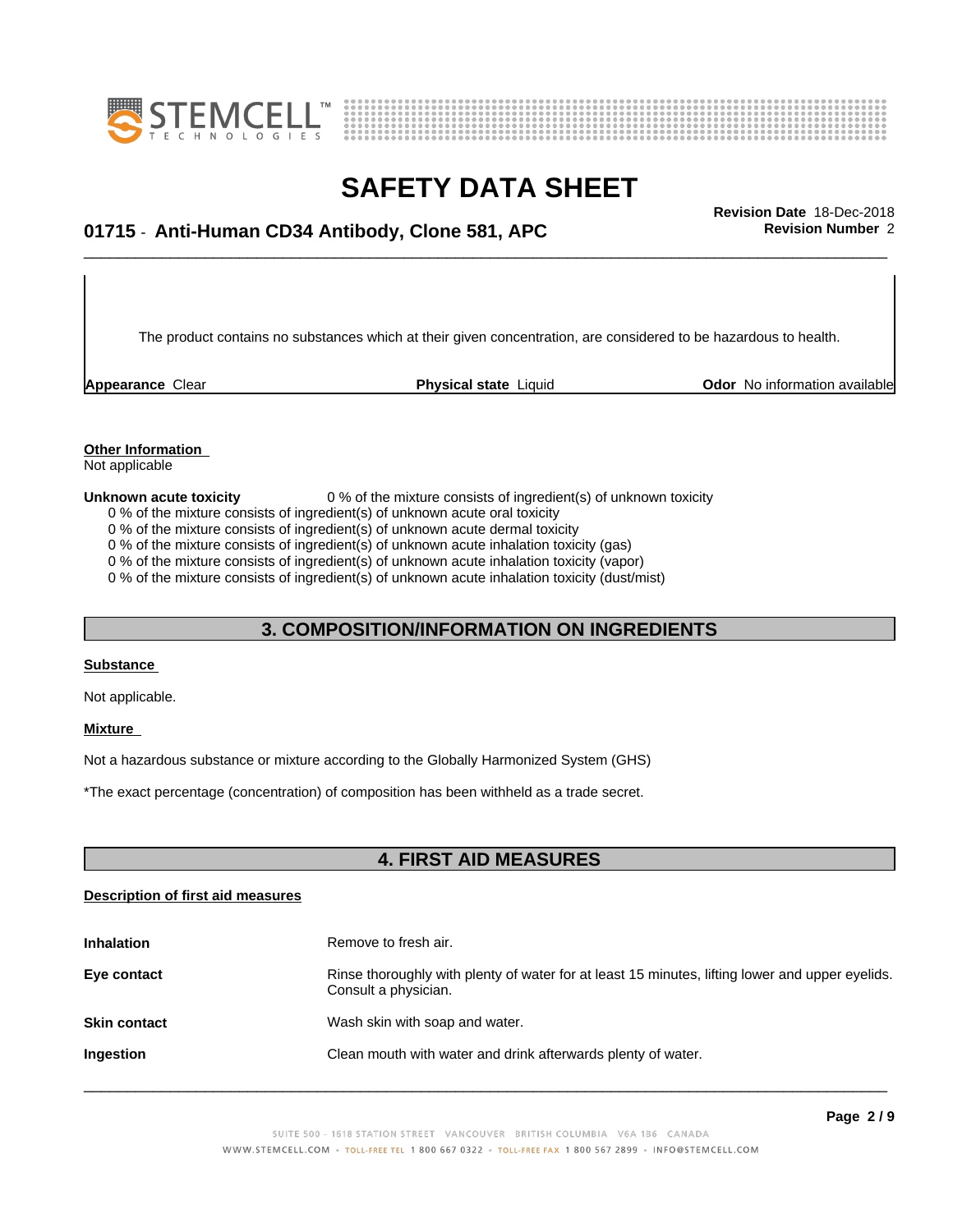



# \_\_\_\_\_\_\_\_\_\_\_\_\_\_\_\_\_\_\_\_\_\_\_\_\_\_\_\_\_\_\_\_\_\_\_\_\_\_\_\_\_\_\_\_\_\_\_\_\_\_\_\_\_\_\_\_\_\_\_\_\_\_\_\_\_\_\_\_\_\_\_\_\_\_\_\_\_\_\_\_\_\_\_\_\_\_\_\_\_\_\_\_\_ **Revision Date** 18-Dec-2018 **01715** - **Anti-Human CD34 Antibody, Clone 581, APC Revision Number** 2

| Most important symptoms and effects, both acute and delayed                                               |                                                                                                                                       |  |
|-----------------------------------------------------------------------------------------------------------|---------------------------------------------------------------------------------------------------------------------------------------|--|
| <b>Symptoms</b>                                                                                           | No information available.                                                                                                             |  |
| Indication of any immediate medical attention and special treatment needed                                |                                                                                                                                       |  |
| Note to physicians                                                                                        | Treat symptomatically.                                                                                                                |  |
|                                                                                                           | <b>5. FIRE-FIGHTING MEASURES</b>                                                                                                      |  |
| <b>Suitable Extinguishing Media</b>                                                                       | Use extinguishing measures that are appropriate to local circumstances and the<br>surrounding environment.                            |  |
| Unsuitable extinguishing media                                                                            | CAUTION: Use of water spray when fighting fire may be inefficient.                                                                    |  |
| Specific hazards arising from the<br>chemical                                                             | No information available.                                                                                                             |  |
| <b>Explosion data</b><br>Sensitivity to Mechanical Impact None.<br><b>Sensitivity to Static Discharge</b> | None.                                                                                                                                 |  |
| Special protective equipment for<br>fire-fighters                                                         | Firefighters should wear self-contained breathing apparatus and full firefighting turnout<br>gear. Use personal protection equipment. |  |
| <b>6. ACCIDENTAL RELEASE MEASURES</b>                                                                     |                                                                                                                                       |  |

**Personal precautions, protective equipment and emergency procedures**

**Personal precautions** Ensure adequate ventilation.

| <b>Environmental precautions</b>                     |                                                                                      |  |
|------------------------------------------------------|--------------------------------------------------------------------------------------|--|
| <b>Environmental precautions</b>                     | See Section 12 for additional Ecological Information.                                |  |
| Methods and material for containment and cleaning up |                                                                                      |  |
| <b>Methods for containment</b>                       | Prevent further leakage or spillage if safe to do so.                                |  |
| Methods for cleaning up                              | Pick up and transfer to properly labeled containers.                                 |  |
| <b>Prevention of secondary hazards</b>               | Clean contaminated objects and areas thoroughly observing environmental regulations. |  |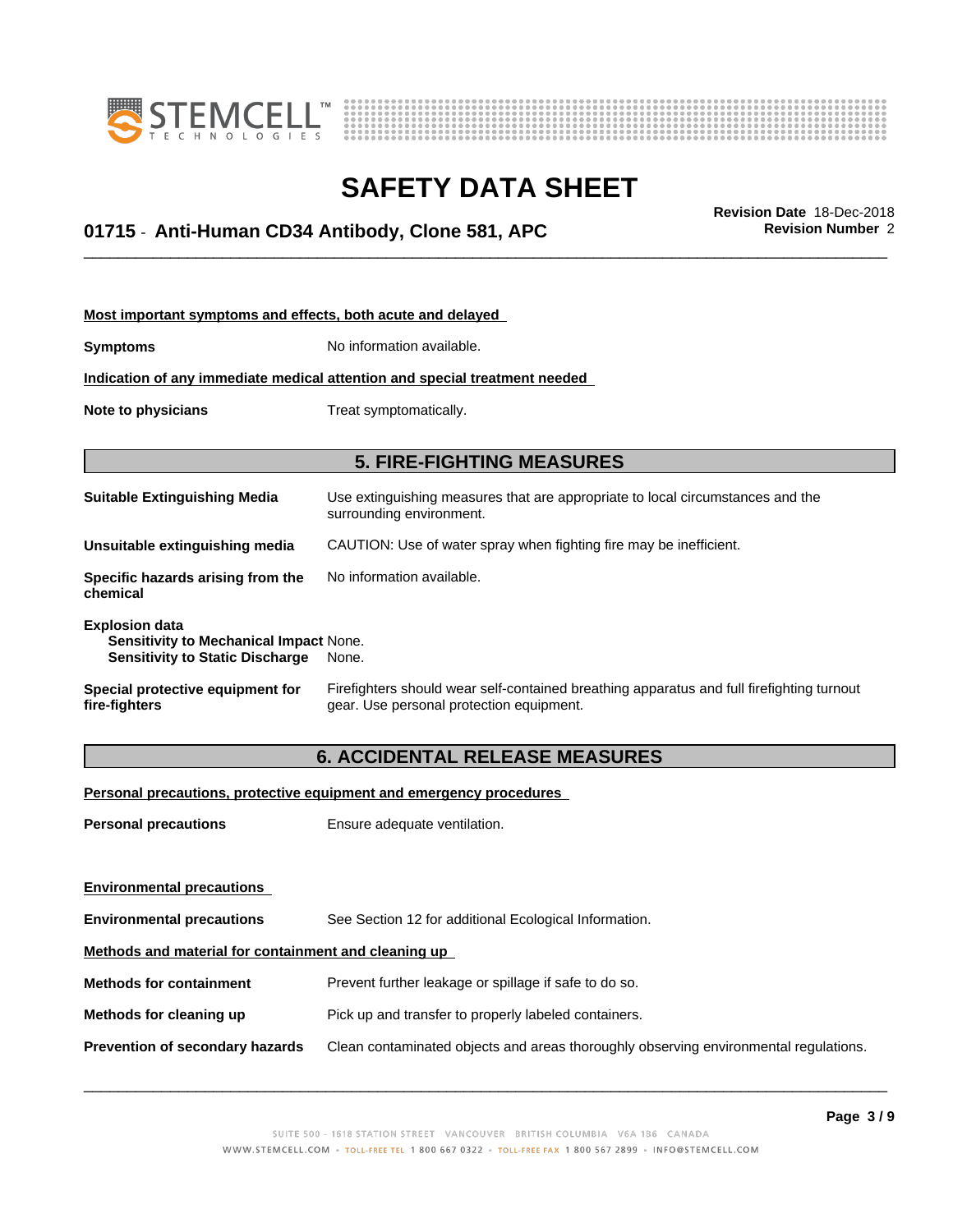



# \_\_\_\_\_\_\_\_\_\_\_\_\_\_\_\_\_\_\_\_\_\_\_\_\_\_\_\_\_\_\_\_\_\_\_\_\_\_\_\_\_\_\_\_\_\_\_\_\_\_\_\_\_\_\_\_\_\_\_\_\_\_\_\_\_\_\_\_\_\_\_\_\_\_\_\_\_\_\_\_\_\_\_\_\_\_\_\_\_\_\_\_\_ **Revision Date** 18-Dec-2018 **01715** - **Anti-Human CD34 Antibody, Clone 581, APC Revision Number** 2

**7. HANDLING AND STORAGE Precautions for safe handling Advice on safe handling** Handle in accordance with good industrial hygiene and safety practice. **Conditions for safe storage, including any incompatibilities Storage Conditions** Keep containers tightly closed in a dry, cool and well-ventilated place. **8. EXPOSURE CONTROLS/PERSONAL PROTECTION Control parameters Exposure Limits** This product, as supplied, does not contain any hazardous materials with occupational exposure limits established by the region specific regulatory bodies. **Appropriate engineering controls Engineering controls** Showers Eyewash stations Ventilation systems. **Individual protection measures, such as personal protective equipment Eye/face protection** No special protective equipment required. **Skin and body protection** No special protective equipment required. **Respiratory protection** No protective equipment is needed under normal use conditions. If exposure limits are exceeded or irritation is experienced, ventilation and evacuation may be required. **General hygiene considerations** Handle in accordance with good industrial hygiene and safety practice.

### **9. PHYSICAL AND CHEMICAL PROPERTIES**

**Information on basic physical and chemical properties Physical state** Liquid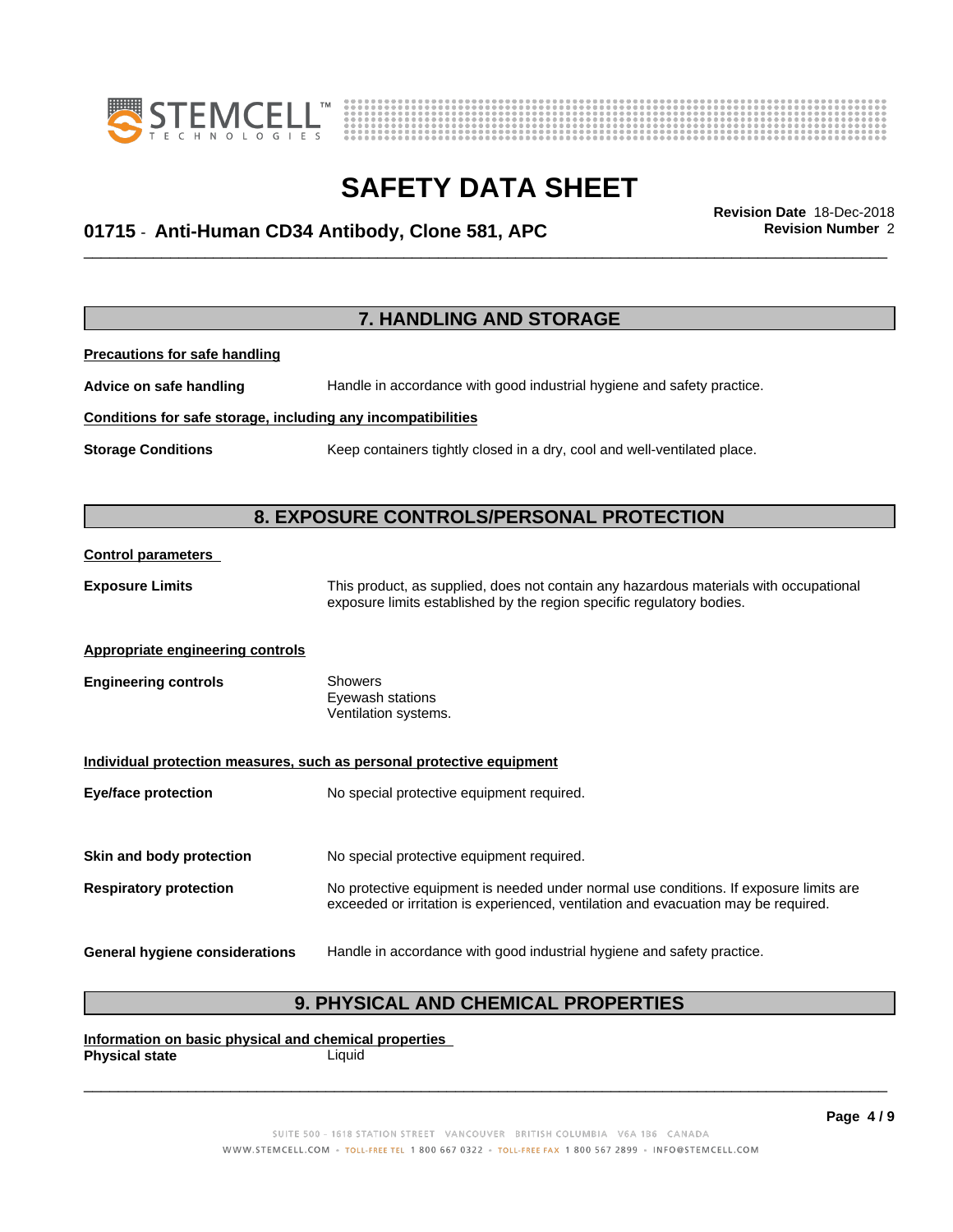



# \_\_\_\_\_\_\_\_\_\_\_\_\_\_\_\_\_\_\_\_\_\_\_\_\_\_\_\_\_\_\_\_\_\_\_\_\_\_\_\_\_\_\_\_\_\_\_\_\_\_\_\_\_\_\_\_\_\_\_\_\_\_\_\_\_\_\_\_\_\_\_\_\_\_\_\_\_\_\_\_\_\_\_\_\_\_\_\_\_\_\_\_\_ **Revision Date** 18-Dec-2018 **01715** - **Anti-Human CD34 Antibody, Clone 581, APC Revision Number** 2

**Appearance** Clear

| <b>Property</b>                  | Values                   | Remarks • Method |
|----------------------------------|--------------------------|------------------|
| рH                               | No data available        | None known       |
| Melting point / freezing point   | No data available        | None known       |
| Boiling point / boiling range    | No data available        | None known       |
| <b>Flash point</b>               | No data available        | None known       |
| <b>Evaporation rate</b>          | No data available        | None known       |
| Flammability (solid, gas)        | No data available        | None known       |
| <b>Flammability Limit in Air</b> |                          | None known       |
| <b>Upper flammability limit:</b> | No data available        |                  |
| Lower flammability limit:        | No data available        |                  |
| Vapor pressure                   | No data available        | None known       |
| Vapor density                    | No data available        | None known       |
| <b>Relative density</b>          | No data available        | None known       |
| <b>Water solubility</b>          | No data available        | None known       |
| Solubility in other solvents     | No data available        | None known       |
| <b>Partition coefficient</b>     | No data available        | None known       |
| <b>Autoignition temperature</b>  | No data available        | None known       |
| <b>Decomposition temperature</b> | No data available        | None known       |
| <b>Kinematic viscosity</b>       | No data available        | None known       |
| <b>Dynamic viscosity</b>         | No data available        | None known       |
| <b>Explosive properties</b>      | No information available |                  |
| <b>Oxidizing properties</b>      | No information available |                  |
| <b>Other Information</b>         |                          |                  |
| Softening point                  | No information available |                  |
| <b>Molecular weight</b>          | No information available |                  |
|                                  |                          |                  |

**Color Color Color Color Color Color Color Color Color Color Color No** information available **No information available Odor threshold** No information available

formation available formation available **Molecular formula No information available**<br>**VOC Content (%)** No information available **VOC Content (%)** No information available **Liquid Density** No information available **Bulk density** No information available

#### **Property Contract Property Remarks • Method**

#### **10. STABILITY AND REACTIVITY**

| <b>Reactivity</b>                                                          | No information available.                 |
|----------------------------------------------------------------------------|-------------------------------------------|
| <b>Chemical stability</b>                                                  | Stable under normal conditions.           |
| Possibility of hazardous reactions                                         | None under normal processing.             |
| <b>Conditions to avoid</b>                                                 | None known based on information supplied. |
| Incompatible materials                                                     | None known based on information supplied. |
| Hazardous decomposition products None known based on information supplied. |                                           |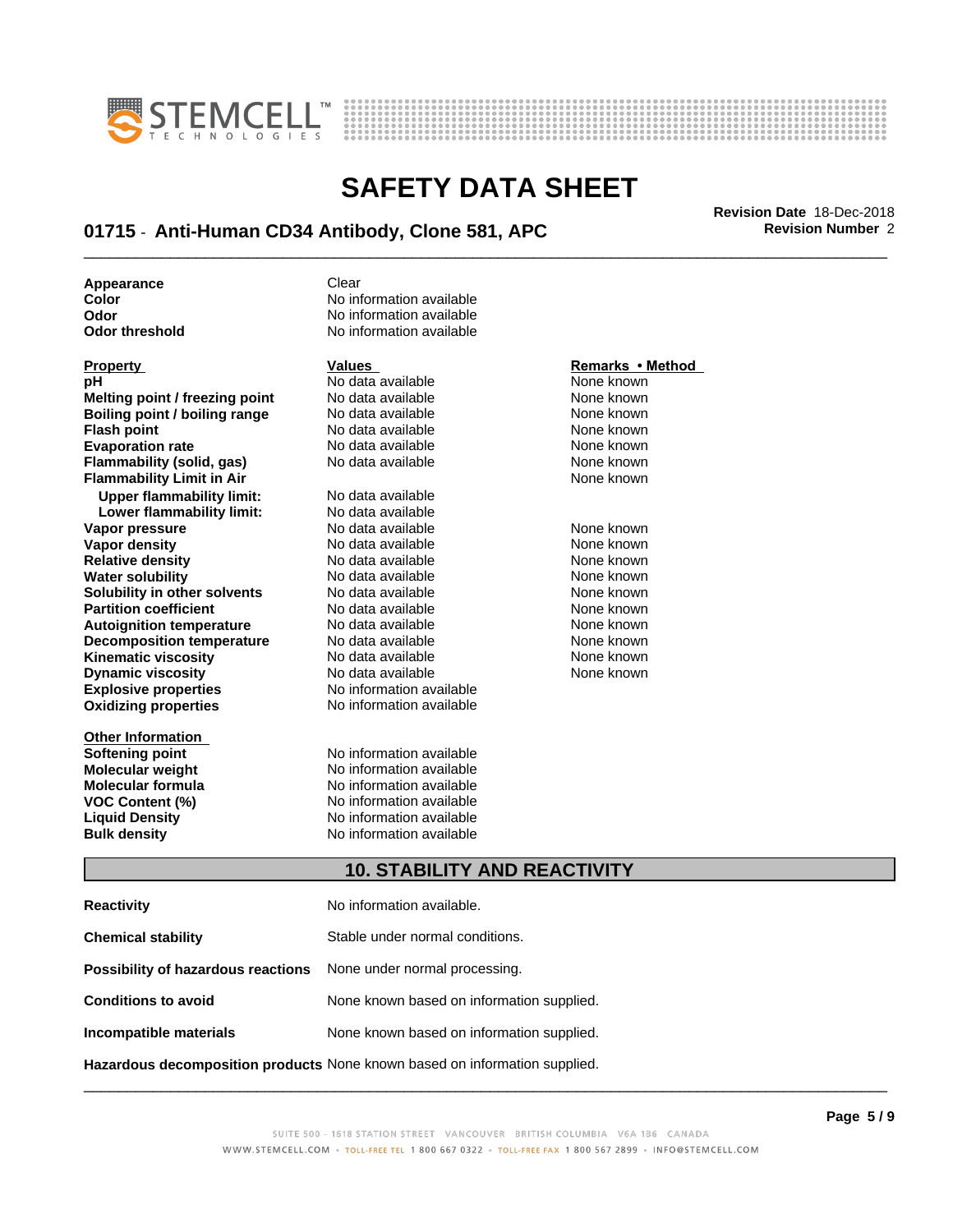



# \_\_\_\_\_\_\_\_\_\_\_\_\_\_\_\_\_\_\_\_\_\_\_\_\_\_\_\_\_\_\_\_\_\_\_\_\_\_\_\_\_\_\_\_\_\_\_\_\_\_\_\_\_\_\_\_\_\_\_\_\_\_\_\_\_\_\_\_\_\_\_\_\_\_\_\_\_\_\_\_\_\_\_\_\_\_\_\_\_\_\_\_\_ **Revision Date** 18-Dec-2018 **01715** - **Anti-Human CD34 Antibody, Clone 581, APC Revision Number** 2

### **11. TOXICOLOGICAL INFORMATION**

#### **Information on likely routes of exposure**

| <b>Product Information</b>            |                                                                                                                                                                                                                                                                                                                                                                                                                                                                      |
|---------------------------------------|----------------------------------------------------------------------------------------------------------------------------------------------------------------------------------------------------------------------------------------------------------------------------------------------------------------------------------------------------------------------------------------------------------------------------------------------------------------------|
| <b>Inhalation</b>                     | Specific test data for the substance or mixture is not available.                                                                                                                                                                                                                                                                                                                                                                                                    |
| Eye contact                           | Specific test data for the substance or mixture is not available.                                                                                                                                                                                                                                                                                                                                                                                                    |
| <b>Skin contact</b>                   | Specific test data for the substance or mixture is not available.                                                                                                                                                                                                                                                                                                                                                                                                    |
| Ingestion                             | Specific test data for the substance or mixture is not available.                                                                                                                                                                                                                                                                                                                                                                                                    |
|                                       | Symptoms related to the physical, chemical and toxicological characteristics                                                                                                                                                                                                                                                                                                                                                                                         |
| <b>Symptoms</b>                       | No information available.                                                                                                                                                                                                                                                                                                                                                                                                                                            |
| <b>Numerical measures of toxicity</b> |                                                                                                                                                                                                                                                                                                                                                                                                                                                                      |
| <b>Acute toxicity</b>                 |                                                                                                                                                                                                                                                                                                                                                                                                                                                                      |
|                                       |                                                                                                                                                                                                                                                                                                                                                                                                                                                                      |
|                                       | 0 % of the mixture consists of ingredient(s) of unknown acute dermal toxicity<br>0 % of the mixture consists of ingredient(s) of unknown acute inhalation toxicity (gas)<br>0 % of the mixture consists of ingredient(s) of unknown acute inhalation toxicity (vapor)<br>0 % of the mixture consists of ingredient(s) of unknown acute inhalation toxicity (dust/mist)<br>Delayed and immediate effects as well as chronic effects from short and long-term exposure |
| <b>Skin corrosion/irritation</b>      | No information available.                                                                                                                                                                                                                                                                                                                                                                                                                                            |
| Serious eye damage/eye irritation     | No information available.                                                                                                                                                                                                                                                                                                                                                                                                                                            |
| Respiratory or skin sensitization     | No information available.                                                                                                                                                                                                                                                                                                                                                                                                                                            |
| <b>Germ cell mutagenicity</b>         | No information available.                                                                                                                                                                                                                                                                                                                                                                                                                                            |
| Carcinogenicity                       | No information available.                                                                                                                                                                                                                                                                                                                                                                                                                                            |
| <b>Reproductive toxicity</b>          | No information available.                                                                                                                                                                                                                                                                                                                                                                                                                                            |
| <b>STOT - single exposure</b>         | No information available.                                                                                                                                                                                                                                                                                                                                                                                                                                            |
|                                       | P <sub>2</sub> na 6/9                                                                                                                                                                                                                                                                                                                                                                                                                                                |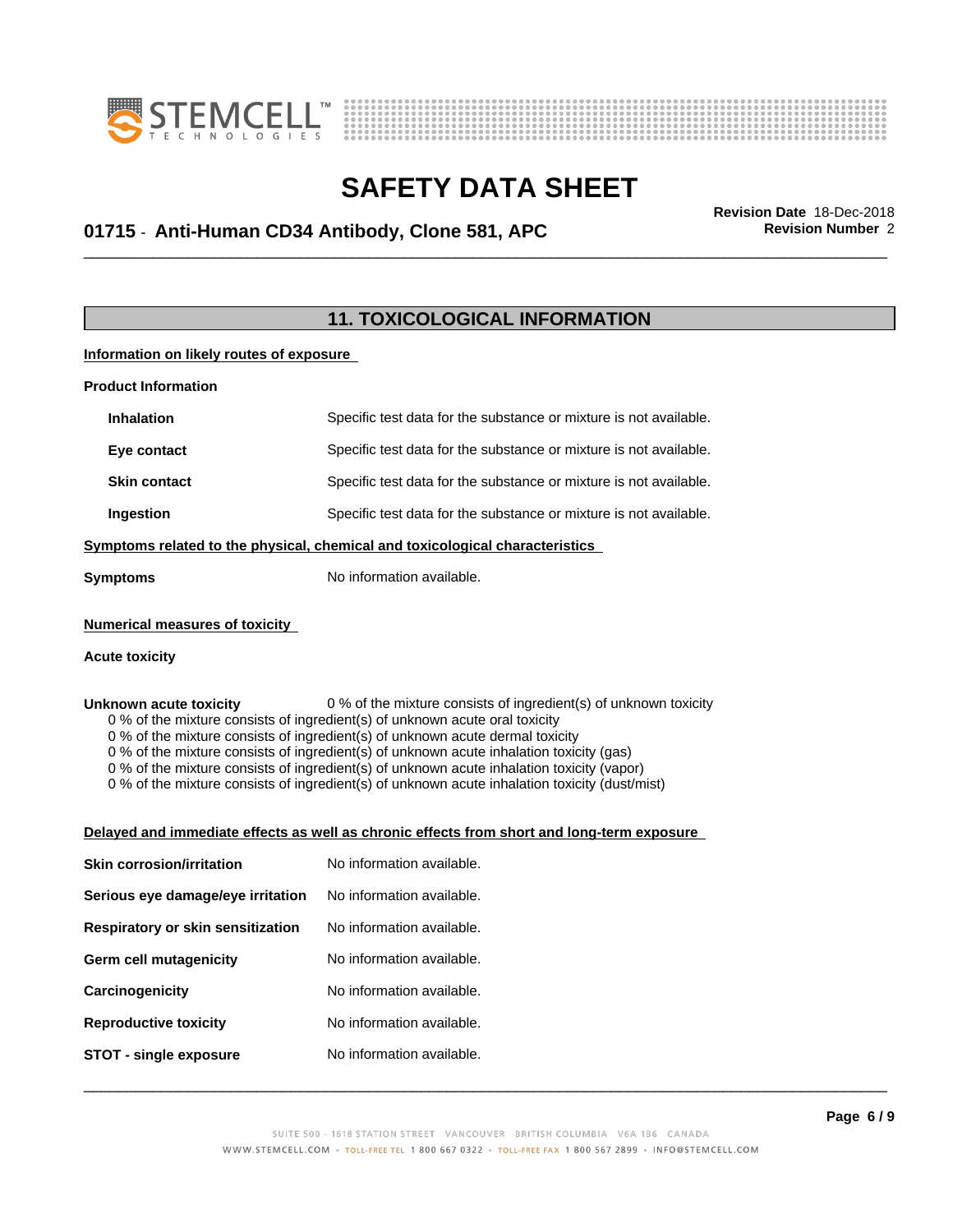



# \_\_\_\_\_\_\_\_\_\_\_\_\_\_\_\_\_\_\_\_\_\_\_\_\_\_\_\_\_\_\_\_\_\_\_\_\_\_\_\_\_\_\_\_\_\_\_\_\_\_\_\_\_\_\_\_\_\_\_\_\_\_\_\_\_\_\_\_\_\_\_\_\_\_\_\_\_\_\_\_\_\_\_\_\_\_\_\_\_\_\_\_\_ **Revision Date** 18-Dec-2018 **01715** - **Anti-Human CD34 Antibody, Clone 581, APC Revision Number** 2

| <b>STOT - repeated exposure</b> | No information available. |
|---------------------------------|---------------------------|
|                                 |                           |

**Aspiration hazard** No information available.

#### **12. ECOLOGICAL INFORMATION**

| <b>Ecotoxicity</b>            | ٠                                  |
|-------------------------------|------------------------------------|
| Persistence and degradability | No information available.          |
| <b>Bioaccumulation</b>        | There is no data for this product. |
| Other adverse effects         | No information available.          |

### **13. DISPOSAL CONSIDERATIONS**

| Waste treatment methods                |                                                                                                                    |  |
|----------------------------------------|--------------------------------------------------------------------------------------------------------------------|--|
| Waste from residues/unused<br>products | Dispose of in accordance with local regulations. Dispose of waste in accordance with<br>environmental legislation. |  |
| Contaminated packaging                 | Do not reuse empty containers.                                                                                     |  |
| <b>US EPA Waste Number</b>             | P <sub>105</sub>                                                                                                   |  |

#### **14. TRANSPORT INFORMATION**

| <b>DOT</b>  | Not regulated |
|-------------|---------------|
| <b>TDG</b>  | Not regulated |
| <b>MEX</b>  | Not regulated |
| ICAO (air)  | Not regulated |
| <b>IATA</b> | Not regulated |
| <b>IMDG</b> | Not regulated |
|             |               |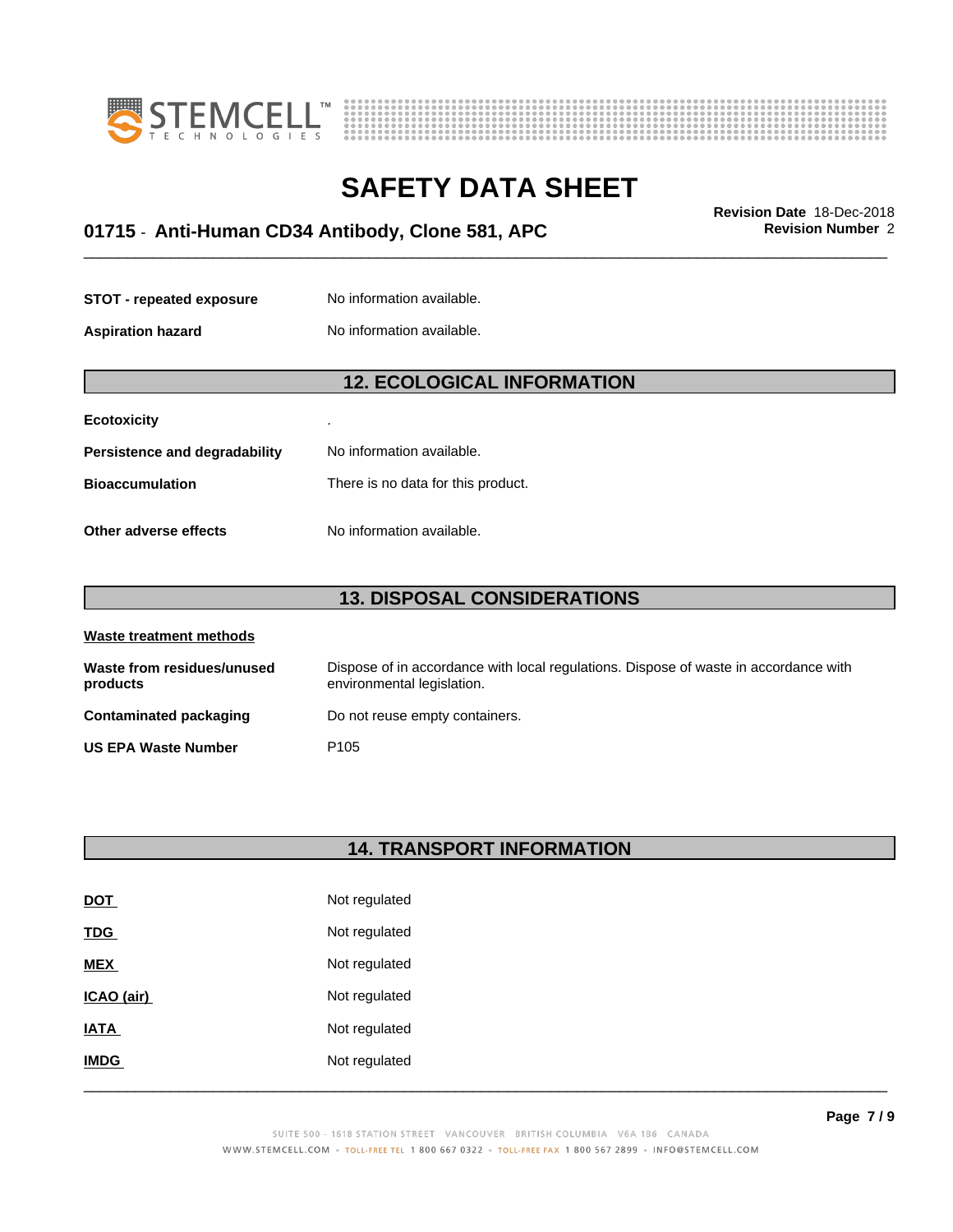



# \_\_\_\_\_\_\_\_\_\_\_\_\_\_\_\_\_\_\_\_\_\_\_\_\_\_\_\_\_\_\_\_\_\_\_\_\_\_\_\_\_\_\_\_\_\_\_\_\_\_\_\_\_\_\_\_\_\_\_\_\_\_\_\_\_\_\_\_\_\_\_\_\_\_\_\_\_\_\_\_\_\_\_\_\_\_\_\_\_\_\_\_\_ **Revision Date** 18-Dec-2018 **01715** - **Anti-Human CD34 Antibody, Clone 581, APC Revision Number** 2

**RID** Not regulated

**ADR** Not regulated

**ADN** Not regulated

| <b>15. REGULATORY INFORMATION</b> |                 |  |
|-----------------------------------|-----------------|--|
| <b>International Inventories</b>  |                 |  |
| TSCA                              | Complies        |  |
| <b>DSL/NDSL</b>                   | Complies        |  |
| <b>EINECS/ELINCS</b>              | Complies        |  |
| <b>ENCS</b>                       | Does not comply |  |
| <b>IECSC</b>                      | Complies        |  |
| KECL                              | Complies        |  |
| <b>PICCS</b>                      | Complies        |  |
| <b>AICS</b>                       | Complies        |  |

 **Legend:**

 **TSCA** - United States Toxic Substances Control Act Section 8(b) Inventory

 **DSL/NDSL** - Canadian Domestic Substances List/Non-Domestic Substances List

 **EINECS/ELINCS** - European Inventory of Existing Chemical Substances/European List of Notified Chemical Substances

 **ENCS** - Japan Existing and New Chemical Substances

 **IECSC** - China Inventory of Existing Chemical Substances

 **KECL** - Korean Existing and Evaluated Chemical Substances

 **PICCS** - Philippines Inventory of Chemicals and Chemical Substances

 **AICS** - Australian Inventory of Chemical Substances

#### **US Federal Regulations**

#### **SARA 313**

Section 313 of Title III of the Superfund Amendments and Reauthorization Act of 1986 (SARA). This product does not contain any chemicals which are subject to the reporting requirements of the Act and Title 40 of the Code of Federal Regulations, Part 372.

#### **SARA 311/312 Hazard Categories**

| Acute health hazard               | No. |
|-----------------------------------|-----|
| <b>Chronic Health Hazard</b>      | No  |
| Fire hazard                       | N٥  |
| Sudden release of pressure hazard | No  |
| <b>Reactive Hazard</b>            | N٥  |

#### **CWA** (Clean Water Act)

This product does not contain any substances regulated as pollutants pursuant to the Clean Water Act (40 CFR 122.21 and 40 CFR 122.42).

#### **CERCLA**

This material, as supplied, does not contain any substances regulated as hazardous substances under the Comprehensive